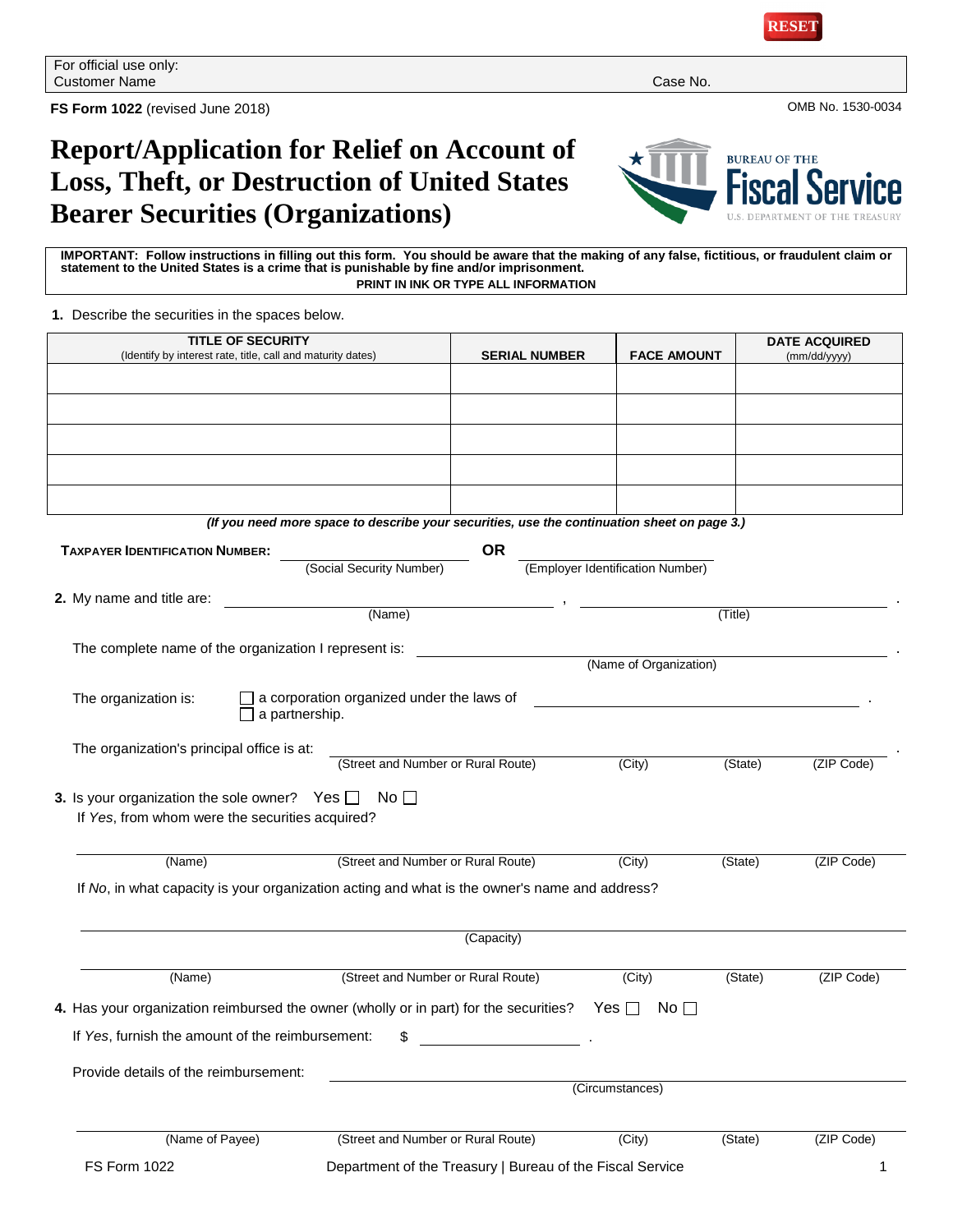|                                                                                                                                                                           |                                                                                                                                                                                         | 5. Has your organization been reimbursed for the loss (or does it expect to be)? Yes $\Box$                                                                                                                                                                                                                                                                                                                                                                                                                                                                                                                                                                                                                                                                                                                                                                                                                                                                                                                                                                                                                                                                                                     |                                       |                                                                                                                      |                                             | No $\Box$ |                                   |            |
|---------------------------------------------------------------------------------------------------------------------------------------------------------------------------|-----------------------------------------------------------------------------------------------------------------------------------------------------------------------------------------|-------------------------------------------------------------------------------------------------------------------------------------------------------------------------------------------------------------------------------------------------------------------------------------------------------------------------------------------------------------------------------------------------------------------------------------------------------------------------------------------------------------------------------------------------------------------------------------------------------------------------------------------------------------------------------------------------------------------------------------------------------------------------------------------------------------------------------------------------------------------------------------------------------------------------------------------------------------------------------------------------------------------------------------------------------------------------------------------------------------------------------------------------------------------------------------------------|---------------------------------------|----------------------------------------------------------------------------------------------------------------------|---------------------------------------------|-----------|-----------------------------------|------------|
|                                                                                                                                                                           | If Yes, furnish the amount of the reimbursement: \$<br><u> 1980 - Jan Barbara Barbara, p</u>                                                                                            |                                                                                                                                                                                                                                                                                                                                                                                                                                                                                                                                                                                                                                                                                                                                                                                                                                                                                                                                                                                                                                                                                                                                                                                                 |                                       |                                                                                                                      |                                             |           |                                   |            |
|                                                                                                                                                                           | Provide details of the reimbursement:                                                                                                                                                   |                                                                                                                                                                                                                                                                                                                                                                                                                                                                                                                                                                                                                                                                                                                                                                                                                                                                                                                                                                                                                                                                                                                                                                                                 |                                       |                                                                                                                      |                                             |           |                                   |            |
|                                                                                                                                                                           |                                                                                                                                                                                         | Provide the name and address of the payer:                                                                                                                                                                                                                                                                                                                                                                                                                                                                                                                                                                                                                                                                                                                                                                                                                                                                                                                                                                                                                                                                                                                                                      |                                       |                                                                                                                      | (Circumstances)                             |           |                                   |            |
|                                                                                                                                                                           |                                                                                                                                                                                         |                                                                                                                                                                                                                                                                                                                                                                                                                                                                                                                                                                                                                                                                                                                                                                                                                                                                                                                                                                                                                                                                                                                                                                                                 |                                       |                                                                                                                      |                                             |           |                                   |            |
|                                                                                                                                                                           | 6. Were the securities:                                                                                                                                                                 | (Name of Payer)                                                                                                                                                                                                                                                                                                                                                                                                                                                                                                                                                                                                                                                                                                                                                                                                                                                                                                                                                                                                                                                                                                                                                                                 |                                       | (Street and Number or Rural Route)                                                                                   | (City)                                      |           | (State)                           | (ZIP Code) |
|                                                                                                                                                                           | Lost?                                                                                                                                                                                   | No $\Box$<br>Yes $\Box$                                                                                                                                                                                                                                                                                                                                                                                                                                                                                                                                                                                                                                                                                                                                                                                                                                                                                                                                                                                                                                                                                                                                                                         |                                       |                                                                                                                      |                                             |           |                                   |            |
|                                                                                                                                                                           | Stolen?                                                                                                                                                                                 | Yes $\Box$<br>No $\Box$                                                                                                                                                                                                                                                                                                                                                                                                                                                                                                                                                                                                                                                                                                                                                                                                                                                                                                                                                                                                                                                                                                                                                                         | Date of theft:                        |                                                                                                                      |                                             |           |                                   |            |
|                                                                                                                                                                           | If Yes, attach a copy of the report.<br>Yes $\Box$ No $\Box$<br>Was a police report filed?<br>No $\Box$<br>Yes $\Box$<br>(Send any remaining pieces with this form.)<br>Destroyed?<br>٠ |                                                                                                                                                                                                                                                                                                                                                                                                                                                                                                                                                                                                                                                                                                                                                                                                                                                                                                                                                                                                                                                                                                                                                                                                 |                                       |                                                                                                                      |                                             |           |                                   |            |
|                                                                                                                                                                           | When was the loss discovered?<br>$\bullet$<br><u> 1989 - Johann Stoff, deutscher Stoffen und der Stoffen und der Stoffen und der Stoffen und der Stoffen und der</u>                    |                                                                                                                                                                                                                                                                                                                                                                                                                                                                                                                                                                                                                                                                                                                                                                                                                                                                                                                                                                                                                                                                                                                                                                                                 |                                       |                                                                                                                      |                                             |           |                                   |            |
|                                                                                                                                                                           |                                                                                                                                                                                         | Who had the securities last, and why?                                                                                                                                                                                                                                                                                                                                                                                                                                                                                                                                                                                                                                                                                                                                                                                                                                                                                                                                                                                                                                                                                                                                                           |                                       |                                                                                                                      |                                             |           |                                   |            |
|                                                                                                                                                                           | ٠                                                                                                                                                                                       | Who had access to the securities?                                                                                                                                                                                                                                                                                                                                                                                                                                                                                                                                                                                                                                                                                                                                                                                                                                                                                                                                                                                                                                                                                                                                                               |                                       | <u> 1989 - Johann Barn, amerikan bernama di sebagai bernama di sebagai bernama di sebagai bernama di sebagai ber</u> |                                             |           |                                   |            |
|                                                                                                                                                                           | $\bullet$                                                                                                                                                                               | Where were the securities last placed?                                                                                                                                                                                                                                                                                                                                                                                                                                                                                                                                                                                                                                                                                                                                                                                                                                                                                                                                                                                                                                                                                                                                                          |                                       | <u> 1989 - Johann Stein, mars an deus an deus Amerikaanse komme en de Fryske komme en oantale</u>                    |                                             |           |                                   |            |
|                                                                                                                                                                           | $\bullet$                                                                                                                                                                               | When were the securities last seen?                                                                                                                                                                                                                                                                                                                                                                                                                                                                                                                                                                                                                                                                                                                                                                                                                                                                                                                                                                                                                                                                                                                                                             |                                       |                                                                                                                      |                                             |           |                                   |            |
|                                                                                                                                                                           |                                                                                                                                                                                         | What have you done to recover the securities?                                                                                                                                                                                                                                                                                                                                                                                                                                                                                                                                                                                                                                                                                                                                                                                                                                                                                                                                                                                                                                                                                                                                                   |                                       |                                                                                                                      |                                             |           |                                   |            |
|                                                                                                                                                                           |                                                                                                                                                                                         | Tell us the names of any other persons having knowledge of the loss.                                                                                                                                                                                                                                                                                                                                                                                                                                                                                                                                                                                                                                                                                                                                                                                                                                                                                                                                                                                                                                                                                                                            |                                       |                                                                                                                      |                                             |           |                                   |            |
|                                                                                                                                                                           | securities.                                                                                                                                                                             | assign all our right, title, and interest in the original securities to the United States and bind ourselves, our heirs, executors, administrators,<br>successors and assigns, jointly and severally: (1) to surrender the original securities to the Department of the Treasury if they are recovered;<br>(2) to hold the United States harmless due to any claim by any other parties having, or claiming to have, interests in these securities;<br>and (3) upon demand by the Department of the Treasury, to indemnify unconditionally the United States and to repay to the Department of<br>the Treasury all sums of money which the Department may pay due to the redemption of these original securities, including any interest,<br>administrative costs and penalties, and any other liability or losses incurred as a result of the redemption. We consent to the release of any<br>information contained in this form, or regarding the securities described, to any party having an ownership or entitlement interest in these<br>We certify under penalty of perjury and severally affirm and say that the securities described on this form have been lost, stolen, or destroyed |                                       |                                                                                                                      |                                             |           |                                   |            |
| and that the information given is true to the best of our knowledge and belief.<br>You must wait until you are in the presence of a certifying officer to sign this form. |                                                                                                                                                                                         |                                                                                                                                                                                                                                                                                                                                                                                                                                                                                                                                                                                                                                                                                                                                                                                                                                                                                                                                                                                                                                                                                                                                                                                                 |                                       |                                                                                                                      |                                             |           |                                   |            |
|                                                                                                                                                                           |                                                                                                                                                                                         |                                                                                                                                                                                                                                                                                                                                                                                                                                                                                                                                                                                                                                                                                                                                                                                                                                                                                                                                                                                                                                                                                                                                                                                                 |                                       |                                                                                                                      |                                             |           |                                   |            |
|                                                                                                                                                                           |                                                                                                                                                                                         |                                                                                                                                                                                                                                                                                                                                                                                                                                                                                                                                                                                                                                                                                                                                                                                                                                                                                                                                                                                                                                                                                                                                                                                                 |                                       | (Exact name of Organization)                                                                                         |                                             |           |                                   |            |
|                                                                                                                                                                           | By:                                                                                                                                                                                     |                                                                                                                                                                                                                                                                                                                                                                                                                                                                                                                                                                                                                                                                                                                                                                                                                                                                                                                                                                                                                                                                                                                                                                                                 |                                       |                                                                                                                      |                                             |           |                                   |            |
|                                                                                                                                                                           |                                                                                                                                                                                         |                                                                                                                                                                                                                                                                                                                                                                                                                                                                                                                                                                                                                                                                                                                                                                                                                                                                                                                                                                                                                                                                                                                                                                                                 | (Signature on behalf of Organization) |                                                                                                                      |                                             |           | (Print Name and Title of Officer) |            |
|                                                                                                                                                                           | <b>Officer's Home</b>                                                                                                                                                                   |                                                                                                                                                                                                                                                                                                                                                                                                                                                                                                                                                                                                                                                                                                                                                                                                                                                                                                                                                                                                                                                                                                                                                                                                 |                                       |                                                                                                                      |                                             |           |                                   |            |
|                                                                                                                                                                           | <b>Address:</b>                                                                                                                                                                         |                                                                                                                                                                                                                                                                                                                                                                                                                                                                                                                                                                                                                                                                                                                                                                                                                                                                                                                                                                                                                                                                                                                                                                                                 | (Number and Street or Rural Route)    |                                                                                                                      |                                             |           | (E-Mail Address)                  |            |
|                                                                                                                                                                           |                                                                                                                                                                                         |                                                                                                                                                                                                                                                                                                                                                                                                                                                                                                                                                                                                                                                                                                                                                                                                                                                                                                                                                                                                                                                                                                                                                                                                 |                                       |                                                                                                                      |                                             |           |                                   |            |
|                                                                                                                                                                           |                                                                                                                                                                                         | (City)                                                                                                                                                                                                                                                                                                                                                                                                                                                                                                                                                                                                                                                                                                                                                                                                                                                                                                                                                                                                                                                                                                                                                                                          | (State)                               | (ZIP Code)                                                                                                           |                                             |           | (Daytime Telephone Number)        |            |
|                                                                                                                                                                           |                                                                                                                                                                                         | Certifying Officer – The individual must sign in your presence. Complete the certification and affix your stamp or seal.                                                                                                                                                                                                                                                                                                                                                                                                                                                                                                                                                                                                                                                                                                                                                                                                                                                                                                                                                                                                                                                                        |                                       |                                                                                                                      |                                             |           |                                   |            |
|                                                                                                                                                                           | I CERTIFY that                                                                                                                                                                          |                                                                                                                                                                                                                                                                                                                                                                                                                                                                                                                                                                                                                                                                                                                                                                                                                                                                                                                                                                                                                                                                                                                                                                                                 |                                       |                                                                                                                      |                                             |           | , whose identity is known or was  |            |
|                                                                                                                                                                           |                                                                                                                                                                                         | proven to me, personally appeared before me this                                                                                                                                                                                                                                                                                                                                                                                                                                                                                                                                                                                                                                                                                                                                                                                                                                                                                                                                                                                                                                                                                                                                                |                                       | day of                                                                                                               |                                             | (Month)   |                                   | (Year)     |
| at                                                                                                                                                                        |                                                                                                                                                                                         |                                                                                                                                                                                                                                                                                                                                                                                                                                                                                                                                                                                                                                                                                                                                                                                                                                                                                                                                                                                                                                                                                                                                                                                                 |                                       | , and signed this form.                                                                                              |                                             |           |                                   |            |
|                                                                                                                                                                           | $\overline{(City)}$                                                                                                                                                                     |                                                                                                                                                                                                                                                                                                                                                                                                                                                                                                                                                                                                                                                                                                                                                                                                                                                                                                                                                                                                                                                                                                                                                                                                 | (State)                               |                                                                                                                      |                                             |           |                                   |            |
|                                                                                                                                                                           |                                                                                                                                                                                         | (OFFICIAL STAMP                                                                                                                                                                                                                                                                                                                                                                                                                                                                                                                                                                                                                                                                                                                                                                                                                                                                                                                                                                                                                                                                                                                                                                                 |                                       |                                                                                                                      | (Signature and title of certifying officer) |           |                                   |            |

**OR SEAL)**

(Number and street or rural route)

(City) (State) (ZIP Code)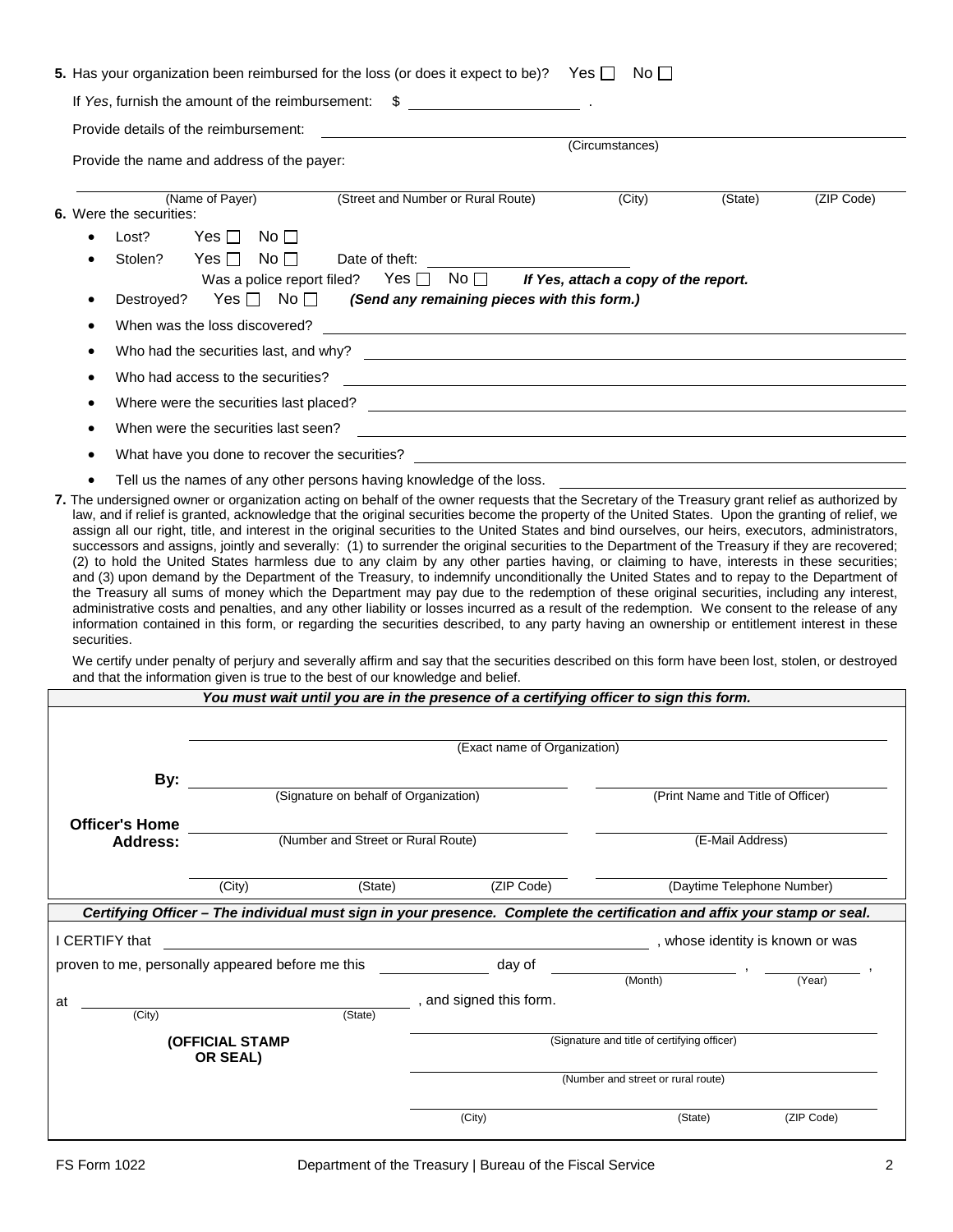## **Continuation of description of securities in Item 1:**

| <b>TITLE OF SECURITY</b><br>(Identify by interest rate, title, call and maturity dates) | <b>SERIAL NUMBER</b> | <b>FACE AMOUNT</b> | DATE ACQUIRED |
|-----------------------------------------------------------------------------------------|----------------------|--------------------|---------------|
|                                                                                         |                      |                    | (mm/dd/yyyy)  |
|                                                                                         |                      |                    |               |
|                                                                                         |                      |                    |               |
|                                                                                         |                      |                    |               |
|                                                                                         |                      |                    |               |
|                                                                                         |                      |                    |               |
|                                                                                         |                      |                    |               |
|                                                                                         |                      |                    |               |
|                                                                                         |                      |                    |               |
|                                                                                         |                      |                    |               |
|                                                                                         |                      |                    |               |
|                                                                                         |                      |                    |               |
|                                                                                         |                      |                    |               |
|                                                                                         |                      |                    |               |
|                                                                                         |                      |                    |               |
|                                                                                         |                      |                    |               |
|                                                                                         |                      |                    |               |
|                                                                                         |                      |                    |               |
|                                                                                         |                      |                    |               |
|                                                                                         |                      |                    |               |
|                                                                                         |                      |                    |               |
|                                                                                         |                      |                    |               |
|                                                                                         |                      |                    |               |
|                                                                                         |                      |                    |               |
|                                                                                         |                      |                    |               |
|                                                                                         |                      |                    |               |
|                                                                                         |                      |                    |               |
|                                                                                         |                      |                    |               |

*(If you need more space to describe your securities, use a continuation sheet and attach it to the form.)*